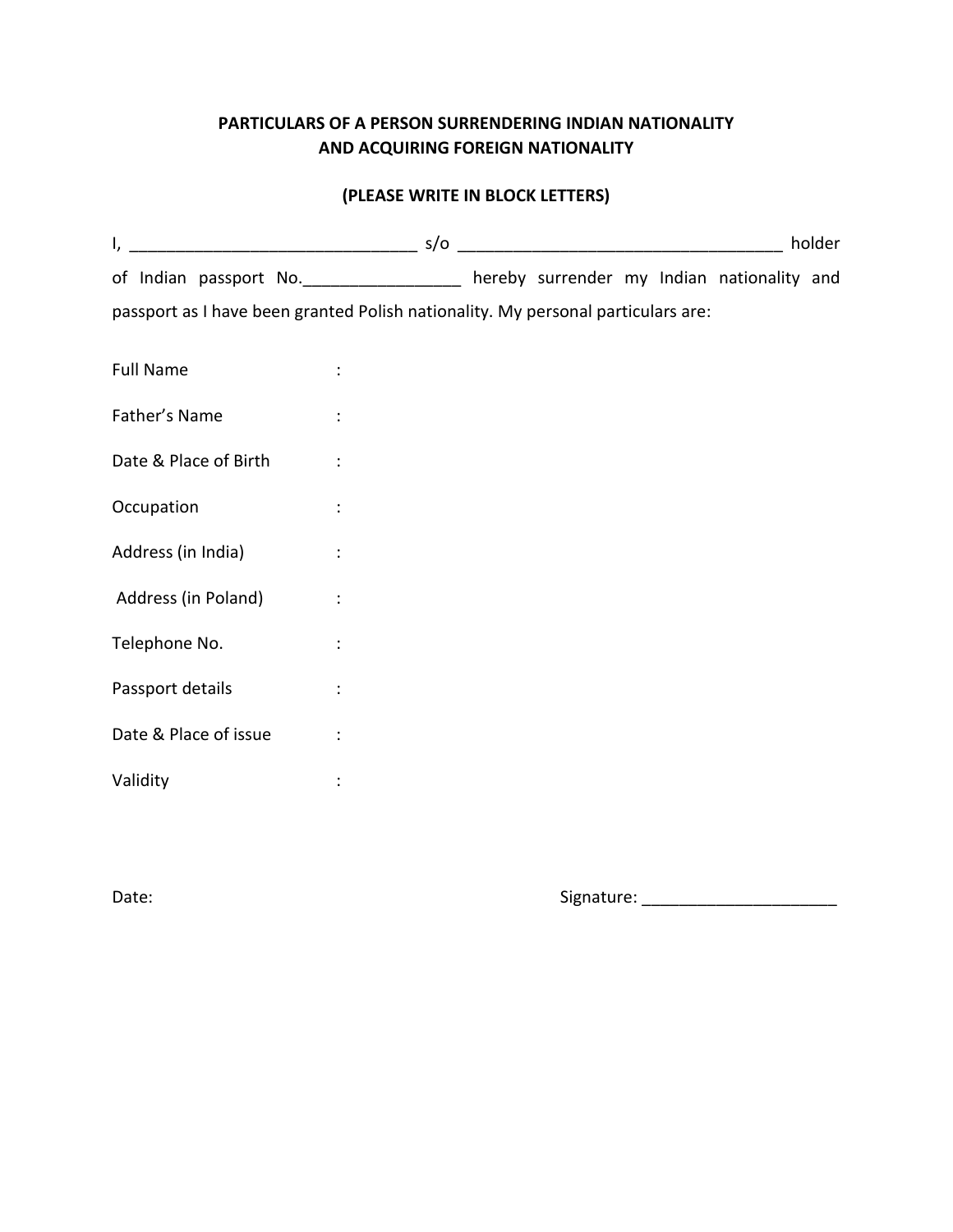## [See Rule 23 (1)] The Citizenship Rules, 2009 **DECLARATION OF RENUNCIATION OF CITIZENSHIP UNDER SECTION 8 OF THE ACT MADE BY A CITIZEN OF INDIA WHO IS ALSO A CITIZEN OR NATIONAL OF ANOTHER COUNTRY**

| 1.  |                                                                                                                                             |  |  |  |  |
|-----|---------------------------------------------------------------------------------------------------------------------------------------------|--|--|--|--|
|     | (insert name and address) am of full age and capacity and was born at _________________                                                     |  |  |  |  |
|     |                                                                                                                                             |  |  |  |  |
|     |                                                                                                                                             |  |  |  |  |
| 2.  | I have/have not been married.                                                                                                               |  |  |  |  |
| 3.  | I hereby renounce my citizenship of India.                                                                                                  |  |  |  |  |
| 4.  | I hereby renounce my citizenship of India and surrender my Indian Passport<br>No. _________________ with date of issue ___________________. |  |  |  |  |
|     |                                                                                                                                             |  |  |  |  |
| 5.  | Name and full particulars of minor children (if any) who are Citizens of India:                                                             |  |  |  |  |
|     | do solemnly and sincerely<br>I,                                                                                                             |  |  |  |  |
|     | declare that the foregoing particulars stated in this declaration are true and I make this solemn                                           |  |  |  |  |
|     | declaration conscientiously believing the same to be true.                                                                                  |  |  |  |  |
|     |                                                                                                                                             |  |  |  |  |
|     |                                                                                                                                             |  |  |  |  |
| me. | before                                                                                                                                      |  |  |  |  |
|     | Signature:                                                                                                                                  |  |  |  |  |

Designation: \_\_\_\_\_\_\_\_\_\_\_\_\_\_\_\_\_\_\_\_\_\_\_\_\_